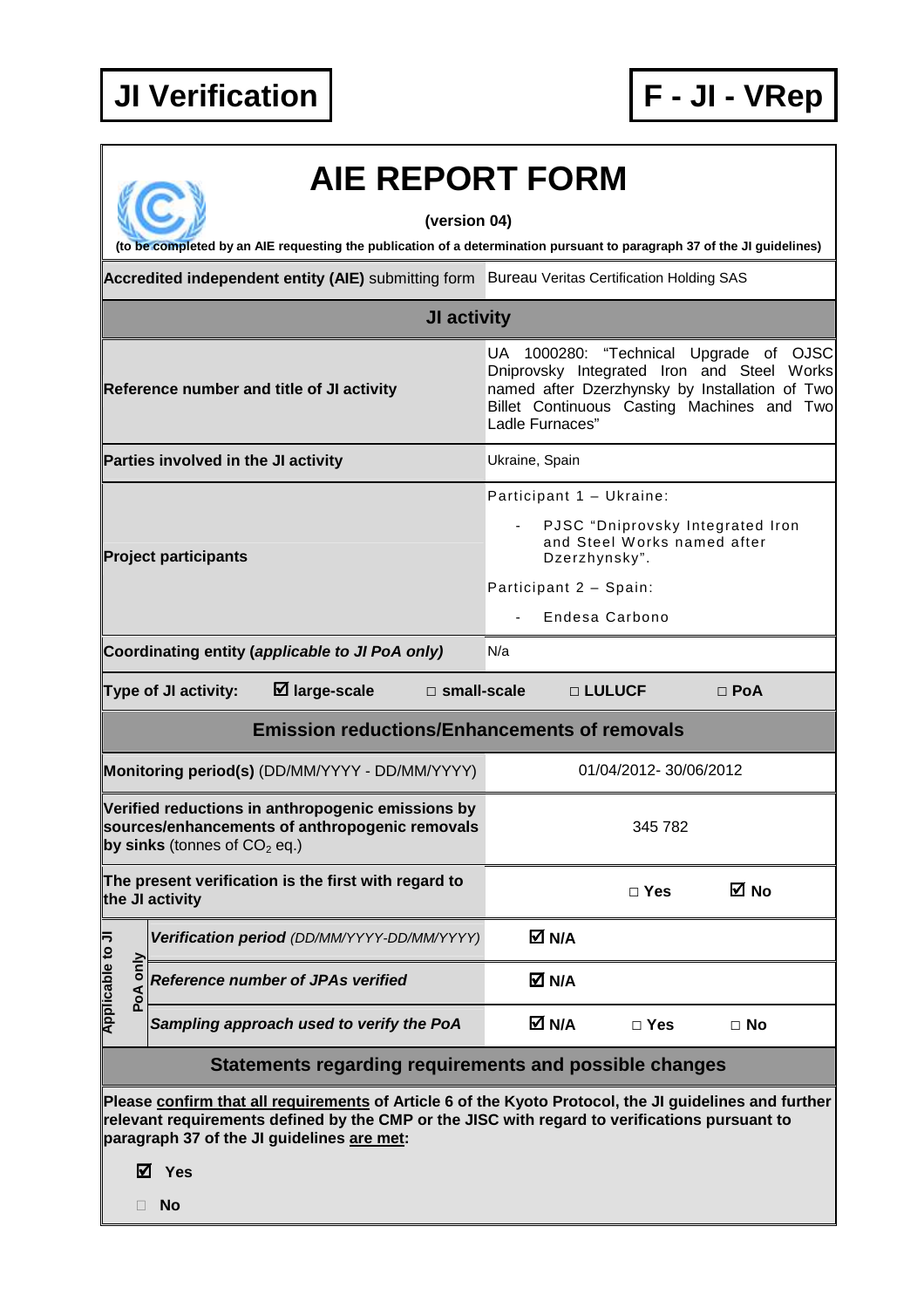## **Verification opinion**

**Please provide a verification opinion (or a reference to the verification opinion in one of the documents attached), including a statement regarding materiality and level of assurance, in accordance with the Standard for applying the concept of materiality in verifications** 

The verification opinion is provided in the attached Verification Report, rev.01, of 16/08/2012.

|                                                            | $\Box$ Yes              | M No                                                                                                                     |
|------------------------------------------------------------|-------------------------|--------------------------------------------------------------------------------------------------------------------------|
| M N/A                                                      |                         |                                                                                                                          |
| M N/A                                                      | $\Box$ Yes              | $\Box$ No                                                                                                                |
| M N/A                                                      | $\Box$ Yes              | $\Box$ No                                                                                                                |
|                                                            |                         |                                                                                                                          |
|                                                            |                         | $\Box$ No                                                                                                                |
|                                                            |                         |                                                                                                                          |
|                                                            |                         | $\Box$ No                                                                                                                |
|                                                            | $\Box$ Yes              | $\Box$ No                                                                                                                |
| M N/A                                                      | $\Box$ Yes              | $\Box$ No                                                                                                                |
|                                                            | $\square$ Yes           | M No                                                                                                                     |
|                                                            |                         |                                                                                                                          |
| M N/A                                                      | $\Box$ Yes              | $\Box$ No                                                                                                                |
| List of documents attached to the verification report form |                         |                                                                                                                          |
|                                                            |                         |                                                                                                                          |
|                                                            | M N/A<br>M N/A<br>M N/A | $\Box$ Yes<br>$\Box$ Yes<br>Please attach relevant documents used in the verification process and mark below accordingly |